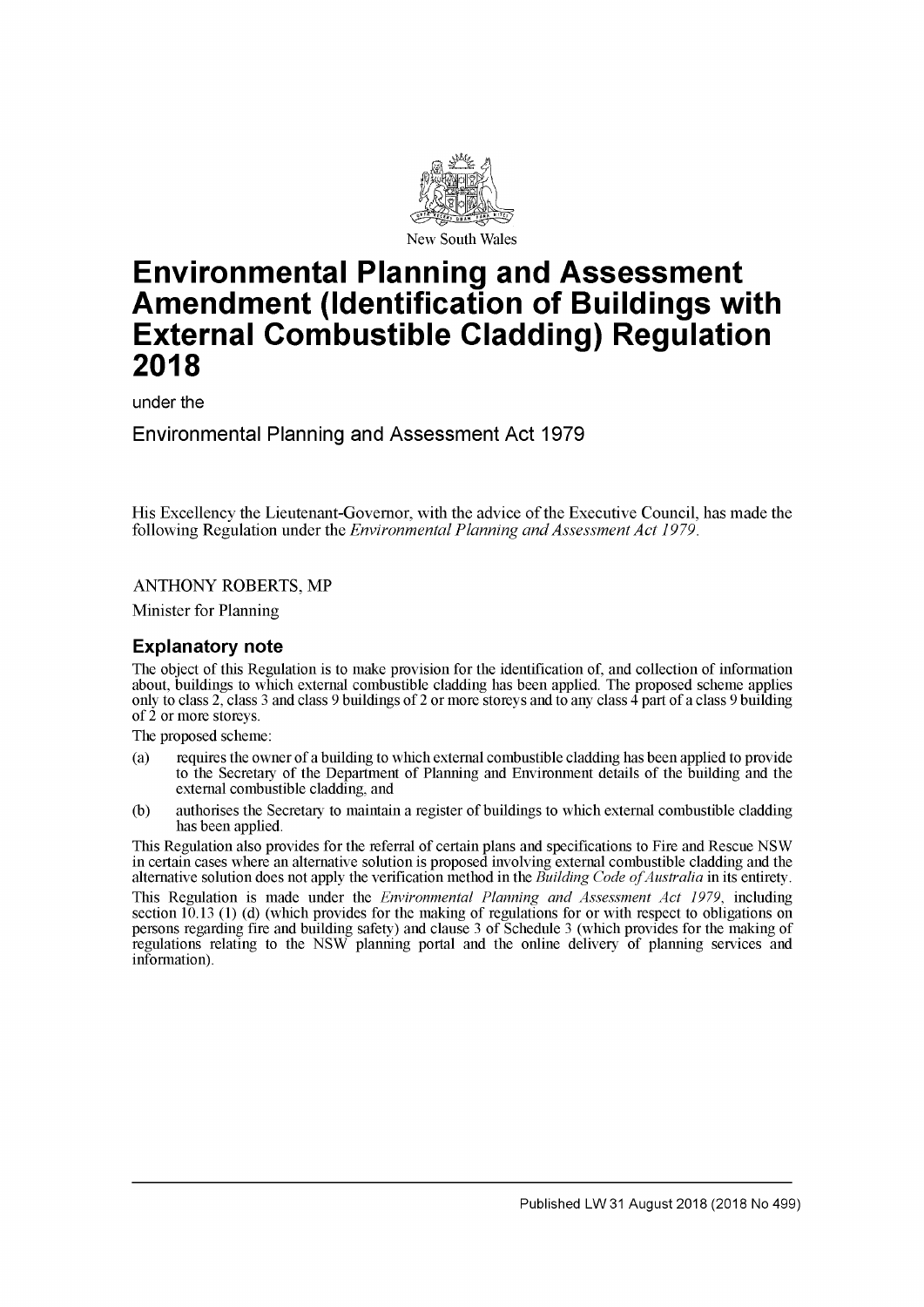Environmental Planning and Assessment Amendment (Identification of Buildings with External Combustible Cladding) Regulation 2018 [NSW]

# **Environmental Planning and Assessment Amendment (Identification of Buildings with External Combustible Cladding) Regulation 2018**

under the

Environmental Planning and Assessment Act 1979

#### **1 Name of Regulation**

This Regulation is the *Environmental Planning and Assessment Amendment (Identification of Buildings with External Combustible Cladding) Regulation 2018*.

#### **2 Commencement**

This Regulation commences on 22 October 2018 and is required to be published on the NSW legislation website.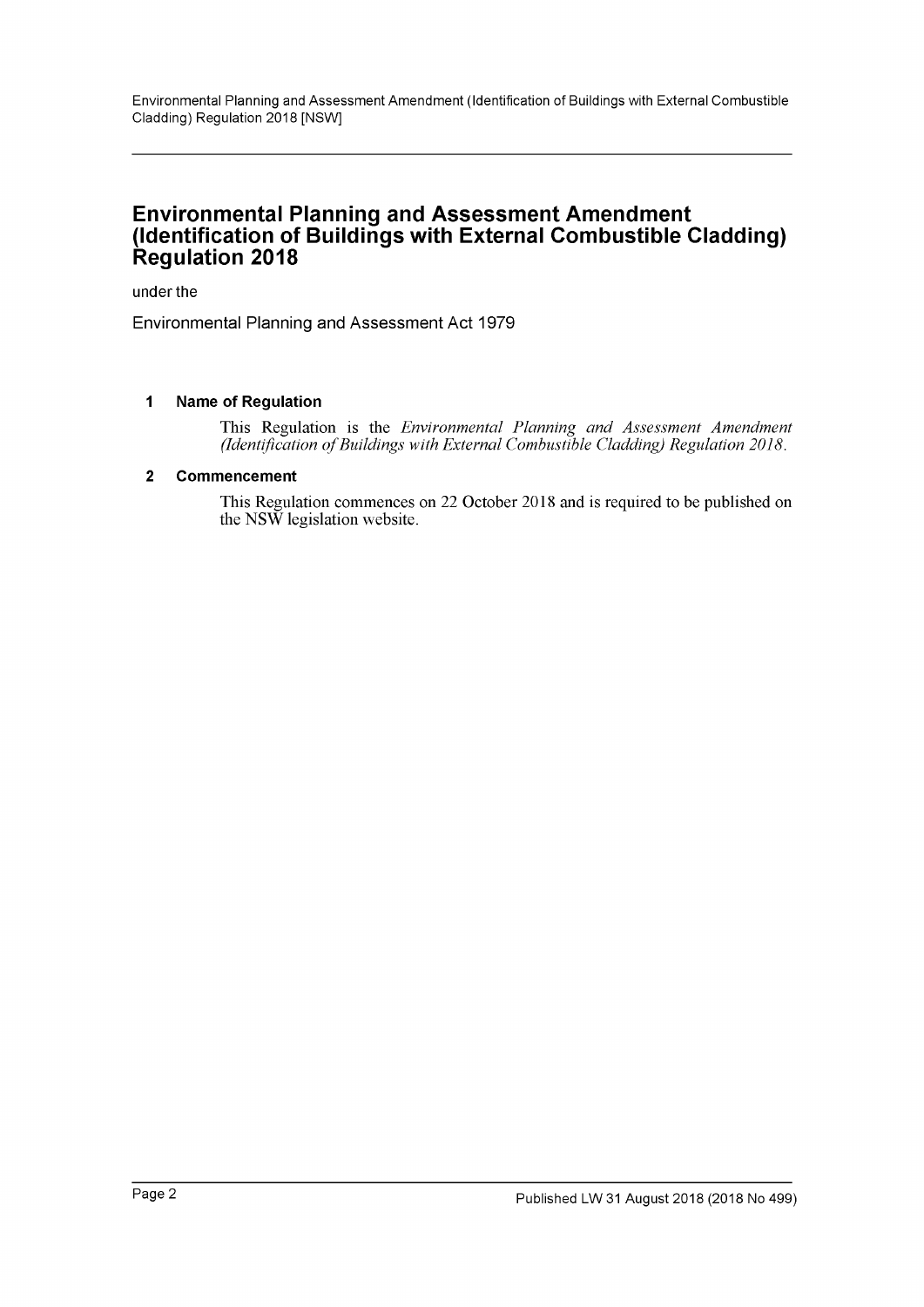Environmental Planning and Assessment Amendment (Identification of Buildings with External Combustible Cladding) Regulation 2018 [NSW] Schedule 1 Amendment of Environmental Planning and Assessment Regulation 2000

# **Schedule 1 Amendment of Environmental Planning and Assessment Regulation 2000**

#### **[1] Clause 3 Definitions**

Insert in alphabetical order in clause 3 (1):

*authorised fire officer* means a person who is authorised by section 9.35 (1) (d) of the Act to give fire safety orders.

*external combustible cladding*, in relation to a building, means:

- (a) any cladding or cladding system comprising metal composite panels, including aluminium, zinc and copper, that is applied to any of the building's external walls or to any other external area of the building, or
- (b) any insulated cladding system, including a system comprising polystyrene, polyurethane or polyisocyanurate, that is applied to any of the building's external walls or to any other external area of the building.

#### **[2] Clause 144 Referral of certain plans and specifications to New South Wales Fire Brigades**

Omit clause 144 (1). Insert instead:

- (1) This clause applies to the following buildings, or parts of buildings, that are the subject of an application for erection, rebuilding, alteration, enlargement or extension:
	- (a) a class 9a building that is proposed to have a total floor area of 2,000 square metres or more, where the plans and specifications for the work provide for an alternative solution to meet the performance requirements contained in any one or more of the Category 2 fire safety provisions,
	- (b) a building (other than a class 9a building) that is proposed to have a fire compartment with a total floor area of more than 2,000 square metres, where the plans and specifications for the work provide for an alternative solution to meet the performance requirements contained in any one or more of the Category 2 fire safety provisions,
	- (c) a building (other than a class 9a building) that is proposed to have a total floor area of more than 6,000 square metres, where the plans and specifications for the work provide for an alternative solution to meet the performance requirements contained in any one or more of the Category 2 fire safety provisions,
	- (d) a class 2, class 3 or class 9 building of 2 or more storeys, or the class 4 part of any class 9 building of 2 or more storeys, where:
		- (i) the plans and specifications for the work provide for an alternative solution to meet performance requirement CP2 in Volume 1 of the *Building Code of Australia*, to the extent that it relates to external combustible cladding, and
		- (ii) the alternative solution does not apply the verification method CV3 in Volume 1 of the *Building Code of Australia* in its entirety,
	- (e) a class 5, class 6, class 7 or class 8 building of 3 or more storeys, or the class 4 part of any class 5, class 6, class 7 or class 8 building of  $\frac{3}{5}$  or more storeys, where:
		- (i) the plans and specifications for the work provide for an alternative solution to meet performance requirement CP2 in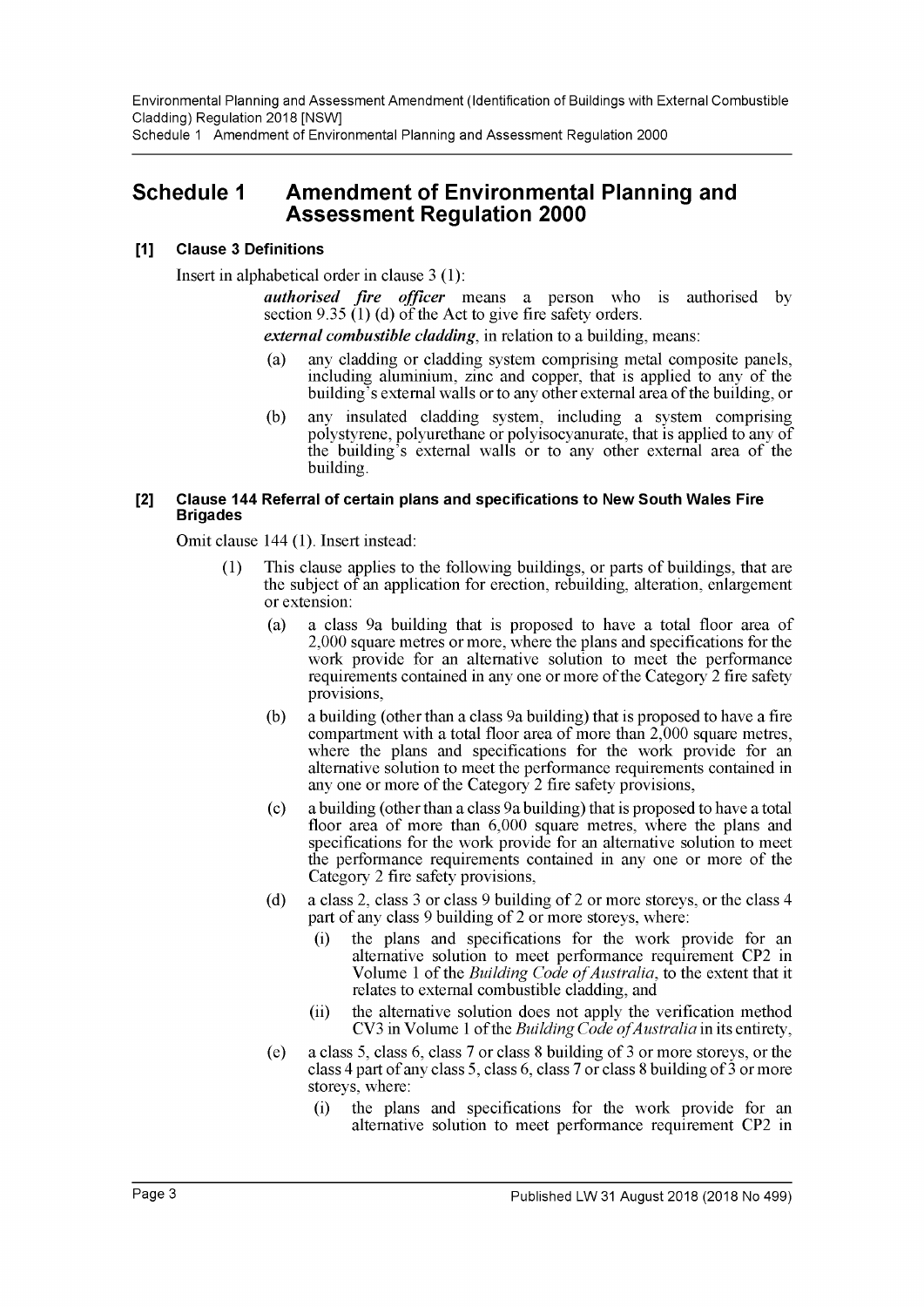Schedule 1 Amendment of Environmental Planning and Assessment Regulation 2000

Volume 1 of the *Building Code of Australia*, to the extent that it relates to external combustible cladding, and

(ii) the alternative solution does not apply the verification method CV3 in Volume 1 of the *Building Code of Australia* in its entirety.

#### **[3] Clause 144 (8A)**

Insert after clause 144 (8):

(8A) An application for a construction certificate made, but not finally determined, before the substitution of subclause (1) by the *Environmental Planning and* Assessment Amendment (Identification of Buildings with External *Combustible Cladding) Regulation* 2018 is to be dealt with as if that subclause had not been substituted.

#### **[4] Clause 167 Application of Part**

Insert after clause 167 (1) (b):

- (c) Division 7C applies only to:
	- (i) class 2, class 3 and class 9 buildings of 2 or more storeys, and
	- (ii) any class 4 part of a class 9 building of 2 or more storeys.

## **[5] Part 9, Division 7C**

Insert after Division 7B:

#### **Division 7C Identification of certain buildings with external combustible cladding**

**Note.** Clause 167 (1) (c) provides that this Division applies only to class 2, class 3 and class 9 buildings of 2 or more storeys and to any class 4 part of a class 9 building of 2 or more storeys.

#### **186S Certain building owners must provide registration details of building and its cladding**

- (1) The owner of a building that has external combustible cladding must provide the Planning Secretary with details about the building and its cladding.
- (2) The following details are required to be provided under this clause:
	- (a) the name and address of the owner of the building,
		- (b) the address of the building,
		- (c) the classification of the building under the *Building Code of Australia*,
		- (d) the number of storeys in the building, above and below ground,
		- (e) a description of any external combustible cladding applied to the building, including the materials comprising the cladding,
		- (f) a description of the extent of application of external combustible cladding to the building and the parts of the building to which it is applied.
- (3) Those details must be provided:
	- (a) in the case of a building that was or had been occupied before this clause commenced—on or before 22 February 2019, or
	- (b) in any other case—within 4 months after the building is first occupied.
- (4) Those details must be provided through the NSW planning portal, unless the Planning Secretary agrees in writing that they may be provided in another manner.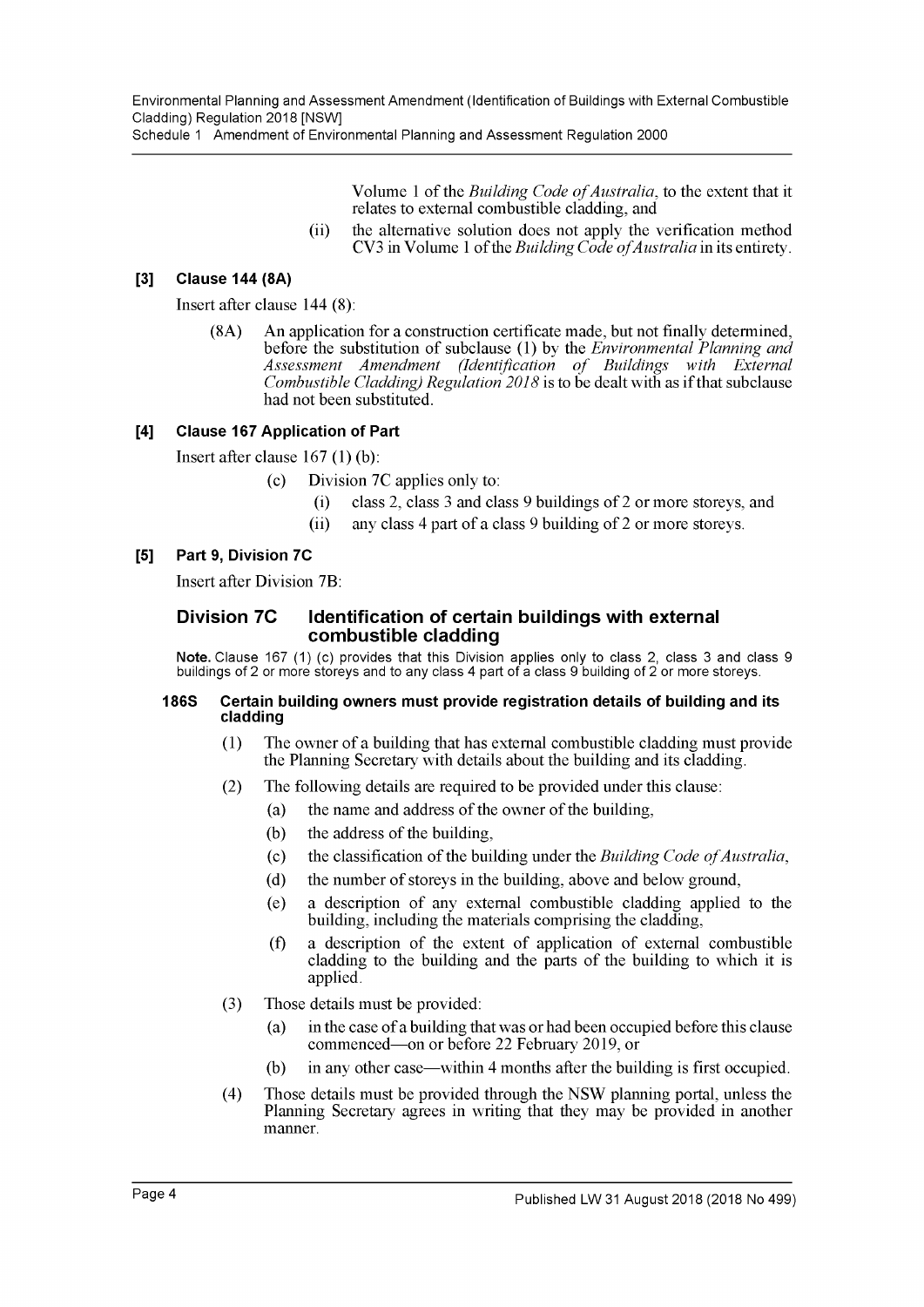Schedule 1 Amendment of Environmental Planning and Assessment Regulation 2000

(5) Despite subclause (1), if the owner of the building has been given a direction under clause 186T that requires details to be provided, the owner is not required to comply with this clause.

#### **186T Building owner may be directed to provide registration details of building and its cladding**

- (1) The owner of a building may be directed in writing to provide the Planning Secretary with details about the building and any external combustible cladding that has been applied to it.
- (2) Such a direction may be given only by:
	- (a) the Minister or the Planning Secretary, but only in connection with a building the erection of which was State significant development, State significant infrastructure or any other development for which the Minister, the Planning Secretary or the Independent Planning Commission is or was the consent authority, or
	- (b) an authorised fire officer, or
	- (c) the council for the area in which the building is located.
- (3) The following details are required to be provided under this clause:
	- (a) the name and address of the owner of the building,
	- (b) the address of the building,
	- (c) the classification of the building under the *Building Code of Australia*,
	- (d) the number of storeys in the building, above and below ground,
	- (e) a description of the external combustible cladding applied to the building, including the materials comprising the cladding,
	- (f) a description of the extent of application of external combustible cladding to the building and the parts of the building to which it is applied.
- (4) A person who has been directed to provide details under this clause must ensure that the details are provided before the date specified in the direction, which must be at least 14 days after the direction is given.
- (5) Those details must be provided through the NSW planning portal, unless the Planning Secretary agrees in writing that they may be provided in another manner.
- (6) An authorised fire officer or council must notify the Planning Secretary of any direction given by the officer or council under this clause.

## **186U Register of buildings that have external combustible cladding**

- (1) The Planning Secretary may establish and maintain a register of buildings that have external combustible cladding.
- (2) The register may contain:
	- (a) any details provided to the Planning Secretary by the owner of a building under this Division, and
	- (b) any other information that the Planning Secretary considers appropriate.
- (3) The Planning Secretary may do any or all of the following:
	- (a) make the register, or any part of it, available to Fire and Rescue NSW, any council, or any other person,
	- (b) make the register, or any part of it, available to the public,